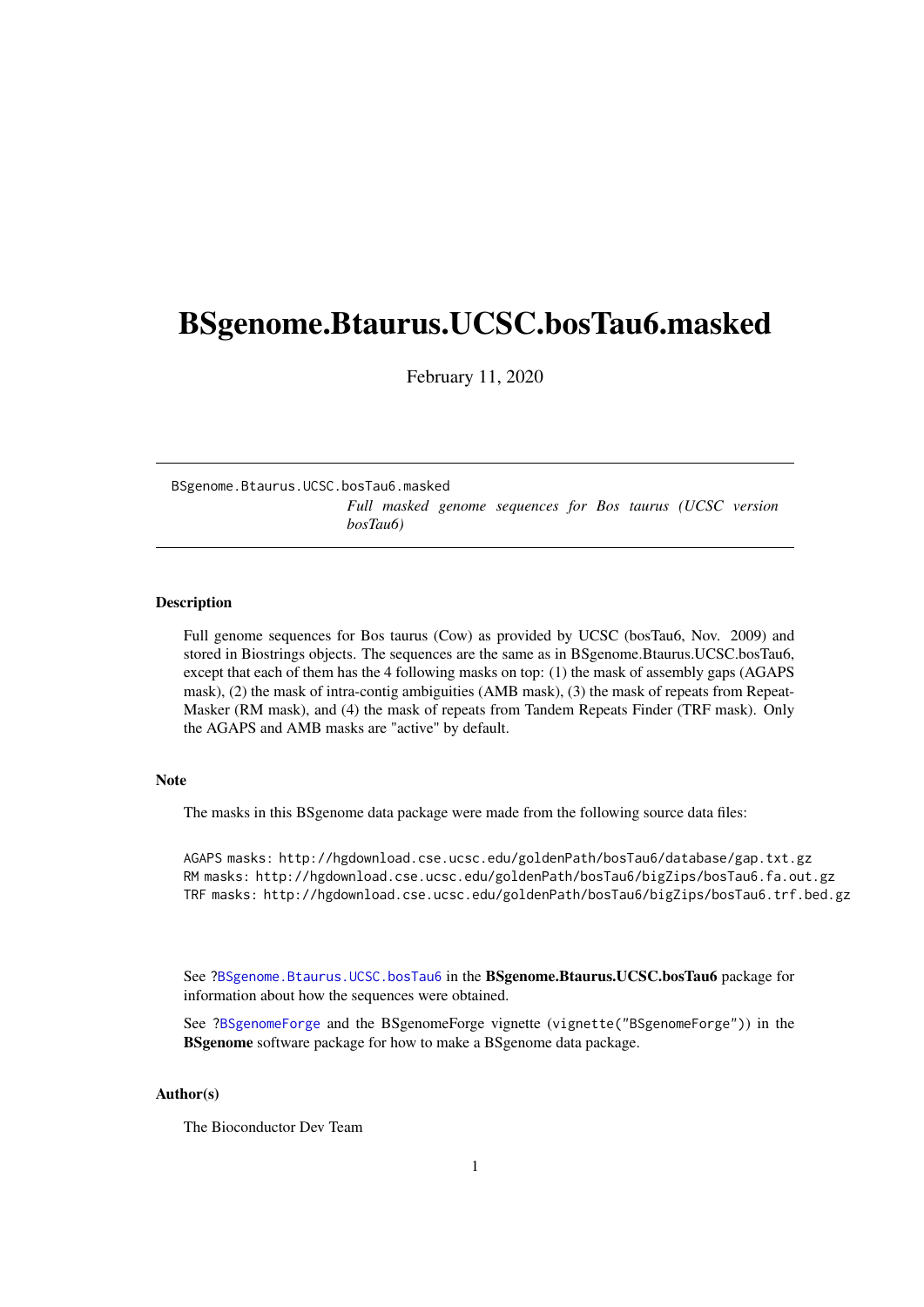<span id="page-1-0"></span>See Also

- [BSgenome.Btaurus.UCSC.bosTau6](#page-0-0) in the BSgenome.Btaurus.UCSC.bosTau6 package for information about how the sequences were obtained.
- [BSgenome](#page-0-0) objects and the the [available.genomes](#page-0-0) function in the BSgenome software package.
- [MaskedDNAString](#page-0-0) objects in the Biostrings package.
- The BSgenomeForge vignette (vignette("BSgenomeForge")) in the BSgenome software package for how to make a BSgenome data package.

#### Examples

```
BSgenome.Btaurus.UCSC.bosTau6.masked
genome <- BSgenome.Btaurus.UCSC.bosTau6.masked
seqlengths(genome)
genome$chr1 # a MaskedDNAString object!
## To get rid of the masks altogether:
unmasked(genome$chr1) # same as BSgenome.Btaurus.UCSC.bosTau6$chr1
if ("AGAPS" %in% masknames(genome)) {
  ## Check that the assembly gaps contain only Ns:
  checkOnlyNsInGaps <- function(seq)
  {
    ## Replace all masks by the inverted AGAPS mask
    masks(seq) <- gaps(masks(seq)["AGAPS"])
    unique_letters <- uniqueLetters(seq)
    if (any(unique_letters != "N"))
        stop("assembly gaps contain more than just Ns")
  }
  ## A message will be printed each time a sequence is removed
  ## from the cache:
  options(verbose=TRUE)
  for (seqname in seqnames(genome)) {
    cat("Checking sequence", seqname, "... ")
    seq <- genome[[seqname]]
    checkOnlyNsInGaps(seq)
    cat("OK\n")
  }
}
## See the GenomeSearching vignette in the BSgenome software
## package for some examples of genome-wide motif searching using
## Biostrings and the BSgenome data packages:
if (interactive())
    vignette("GenomeSearching", package="BSgenome")
```